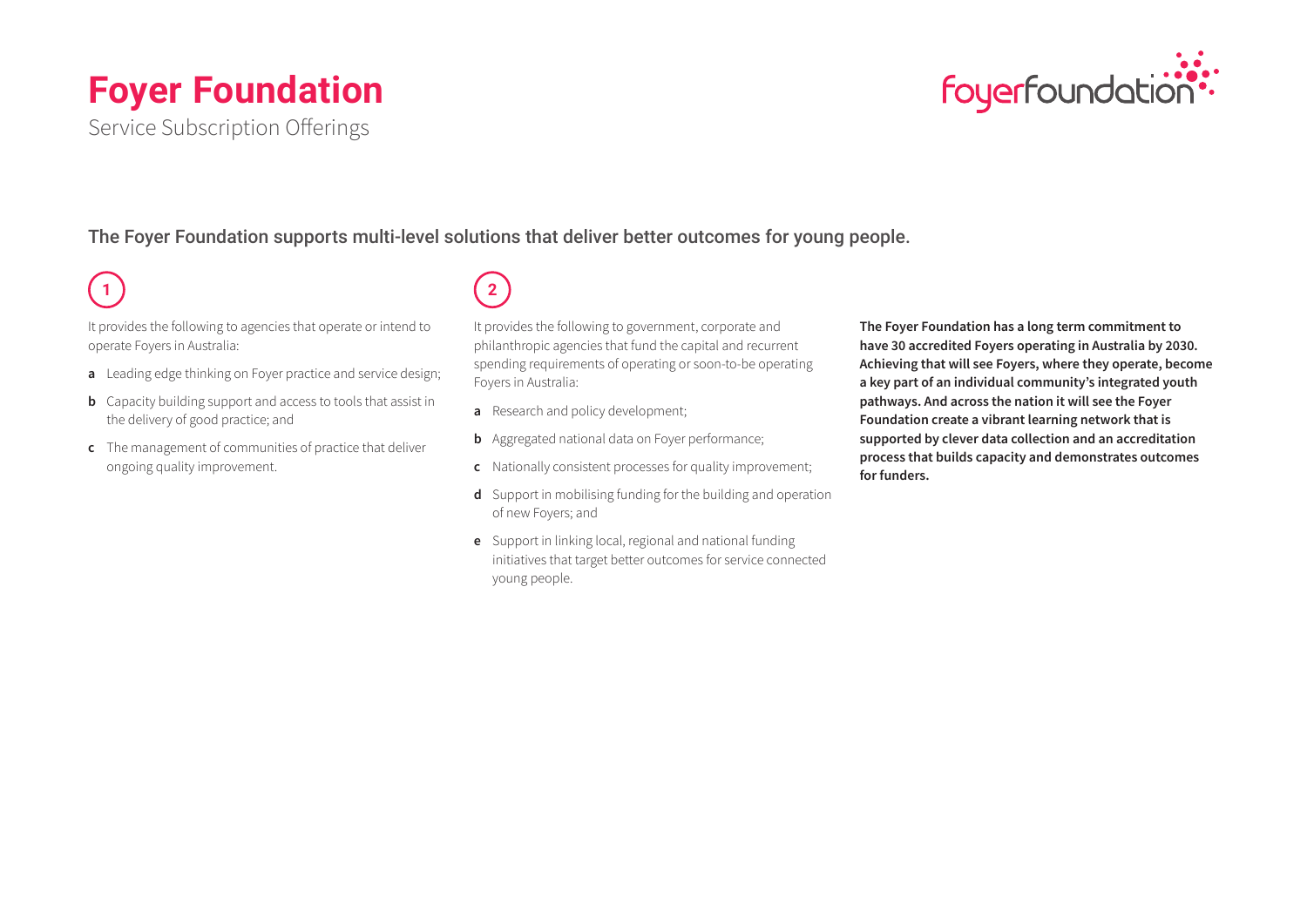| <b>Objectives</b>                                                                                                                                                                                                                                                                                                                                                                                                                                                                                                                                                                                                                                                                | <b>Offerings</b>                                                                                                                                                                                                                                                                                                                                                                                                                               | <b>Annual subscription</b> |
|----------------------------------------------------------------------------------------------------------------------------------------------------------------------------------------------------------------------------------------------------------------------------------------------------------------------------------------------------------------------------------------------------------------------------------------------------------------------------------------------------------------------------------------------------------------------------------------------------------------------------------------------------------------------------------|------------------------------------------------------------------------------------------------------------------------------------------------------------------------------------------------------------------------------------------------------------------------------------------------------------------------------------------------------------------------------------------------------------------------------------------------|----------------------------|
| <b>Investor subscriber</b>                                                                                                                                                                                                                                                                                                                                                                                                                                                                                                                                                                                                                                                       |                                                                                                                                                                                                                                                                                                                                                                                                                                                |                            |
| An agency that is:<br>+ Operating a Quality Foyer<br>or<br>+ Preparing a local Foyer Program<br>(as indicated below under Full Subscriber Level)<br>and<br>+ Is looking for deeper engagement in the Foyer<br>Foundation's work in<br>a research and policy development,<br>mobilising Government funding for Foyers,<br>$\mathsf{b}$<br>linking Government and philanthropic funding for<br>$\mathsf{C}$<br>whole of community youth outcomes.<br>This level of subscription is targeted at a limited number<br>of agencies that have a strong commitment to the foyer<br>movement in australia and that see their relationship with<br>the foyer foundation as a strategic one | Engagement with Foyer Foundation Board Members.<br>$+$<br>Participation in FF Board Advisory Committees, including engagement relating to Research<br>$\pm$<br>and Policy development, and Advocacy for Government funding and policy development.<br>Engagement with research and practice development officer, including access to significant<br>national data and local data analysis.<br>All other offerings for full subscribers.<br>$+$ | $$2,500$ pa                |